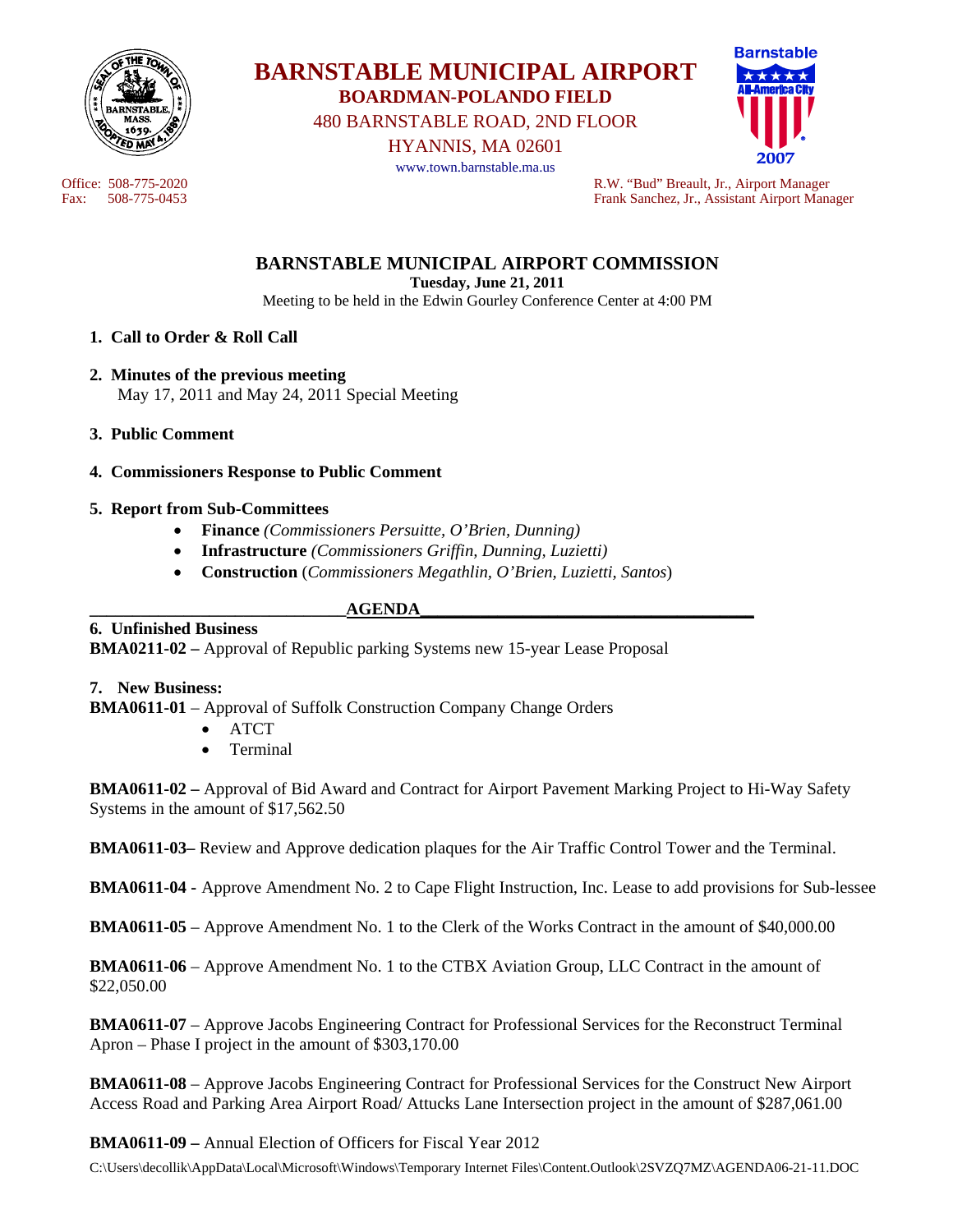# **8. Report of Special Committees**

- Noise Report (July, October, January, April)
- Yarmouth Representative Comments
- Airport Manager's Report
- **9. Announcements** Commissioner's Comments

**10. Adjournment** – Next Meeting, July 26, 2011 (to be held on the fourth Tuesday for July 2011 only)